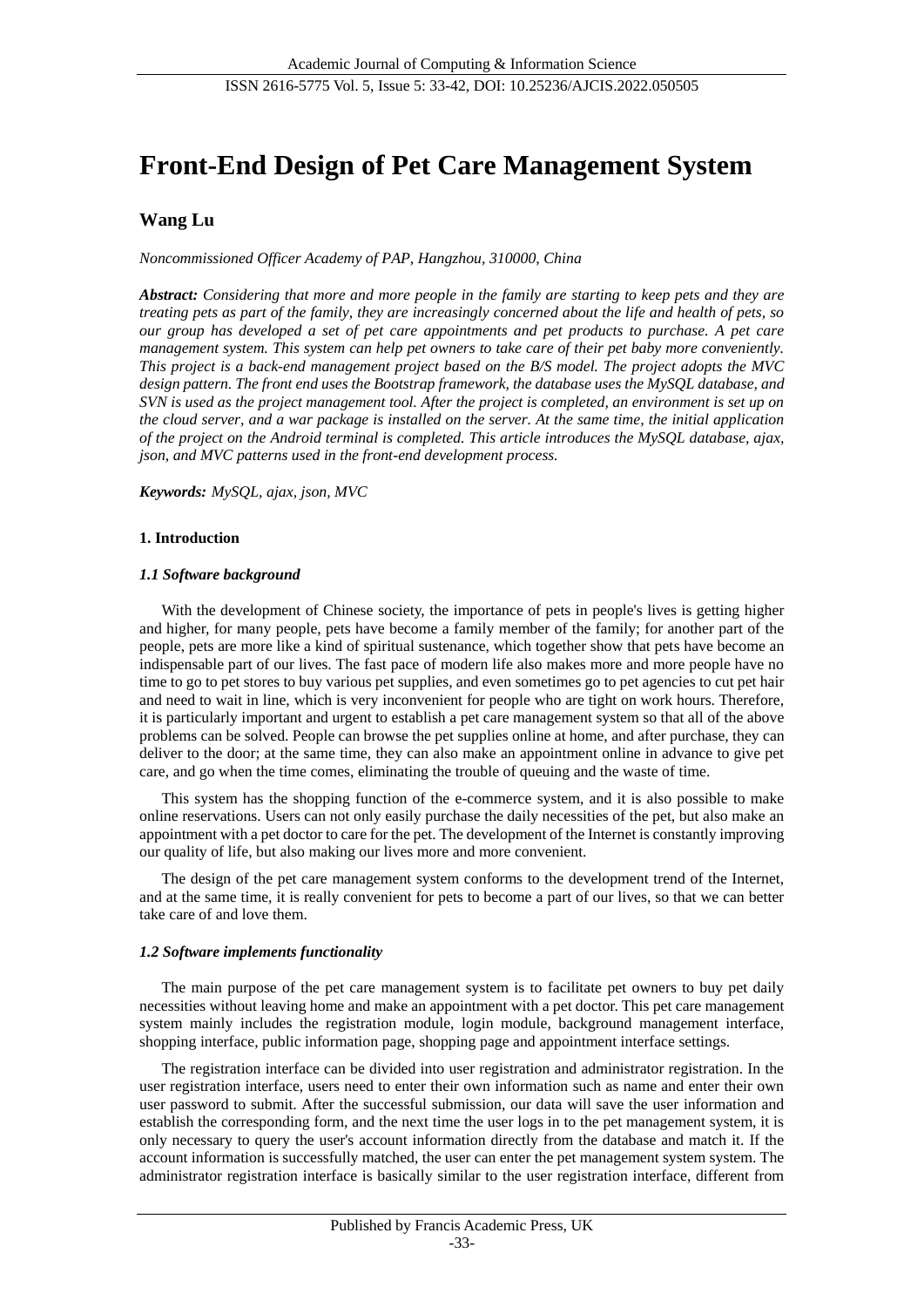the user registration interface, the administrator has already included a part of the information in the database when registering, and the management needs to fill in its own administrator number.

The login interface is also divided into user login and administrator login. The user enters his registered account and password in the login interface, and when he clicks to log in, he will extract the user information entered by the user at the time of registration from the database, and if it is successfully compared, the user will enter the interface of his pet care management system. After successful login, the user will enter the user selection interface of our pet management system, the user can select the pet type and pet care method, and then select options such as care time. The administrator login interface is basically similar to the user login interface, the difference is that the management jumps to the management interface after successful login, and the administrator can choose user management and pet management.

The background management interface is mainly for merchants to carry out commodity statistics, add commodities, classify statistics, add categories, view orders and order details, facilitate administrators to manage various types of commodities, and change the price and quantity of commodities according to demand.

Public information includes some dynamic information about pets and a brief introduction to our management system. Publishing some dynamic and static information about pets can help users take better care of their pets, and can understand some of the current pet information and developments.

The shopping interface includes food, toys and daily necessities needed by pets, and users can add different quantities of goods to the shopping cart according to their own needs to save and buy cheaply during the event.

The appointment screen includes the time of the appointment, name, and the content of the appointment. Where dates use Date Pickers to provide users with date and time input boxes, which can save time for typing date input, the processing efficiency of data is also improved.

# *1.3 The current state of the relevant software*

At present, most of the websites about pets at home and abroad are limited to the purchase of pet food and daily necessities, the function is too single, and more and more people keep pets, such websites have been unable to meet the needs of people to take care of pets in a comprehensive and convenient way. The pet care management system management system solves the problem of single function very well, adds the appointment function, and brings more intimate services to users.

# *1.4 The meaning of the software implementation*

The design of the pet care management system, for the user, can save time, according to their own time to arrange nursing activities; for the manager, it is convenient to increase or decrease the number of goods, and at the same time can be arranged in advance according to the time of the user's appointment, reducing unnecessary waste of manpower and material resources. This is a kind of progress in the development of software, which provides a lot of convenience for people's lives.

# **2. Related technologies**

# *2.1 Introduction to MySQL databases*

The system database mainly uses the relational database MySQL database, which has been incorporated by Oracle. This is a database system that is very popular in the open source world and the Web community, and has become the standard for free database software. Its public-facing and easy-tounderstand solution is sought after by database administrators and database users. In MySQL, the database is stored in different tables, which not only increases speed, but also increases flexibility. MySQL's technical support and product quality perfection is not as good as commercial products, its small size, speed and support for many systems focus on its low cost, so it has become the first choice for the development of many small and medium-sized websites. MySQL database is open source, its interface supports many language operations, such as:  $C#$ ,  $C++$ , Java, etc., high cross-platform. The core program of the MySQL database adopts multi-threaded programming, which can support a database with tens of thousands of records, only need to modify the corresponding application, and the operation is convenient<sup>[1]</sup>. MySQL is highly diverse, and the user interface is also very diverse, including web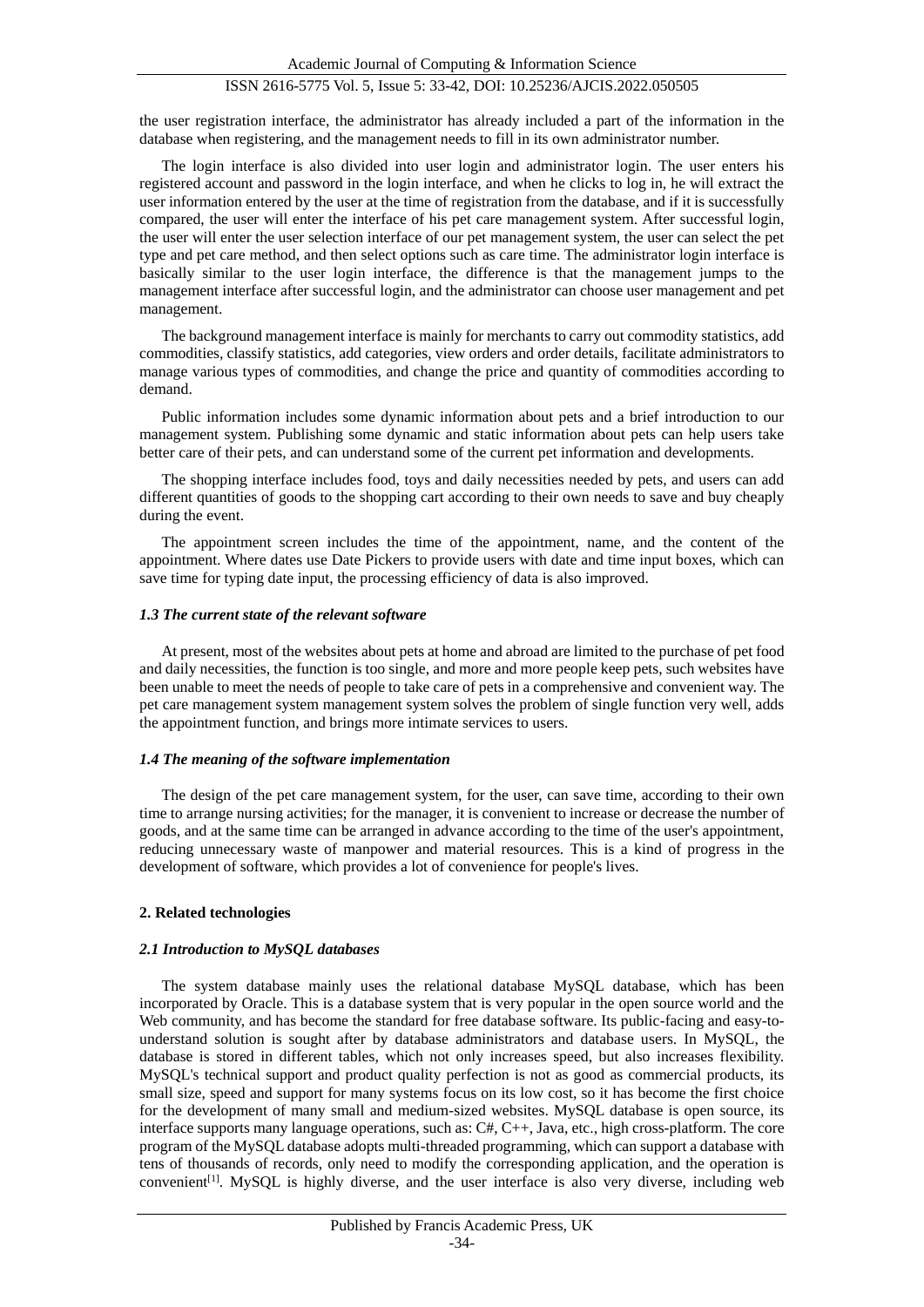browsers and programming language interfaces.

### *2.1.1 Indexing function*

Indexes are a special kind of file (indexes are part of a table space on an InnoDB data table) that contain reference pointers that can reference a data table index record. Of course, indexes are not a panacea, and although indexes can be used to speed up data retrieval operations, there is also a phenomenon that slows down data modification operations. Each time a data record is modified, it must be refreshed and takes up a significant portion of the space on the hard disk. Therefore, we build list indexing to facilitate querying data and tables. We use char and varchar type data to define indexes. The index thus defined is not only small in size but also extremely fast to retrieve.

# *2.2 Introduction to AJAX*

### *2.2.1 About ajax*

Ajax full name is Asynchronous JavaScript and XML, this technology can quickly create dynamic web pages, that is, asynchronous JavaScript and XML through a small amount of data exchange in the background, Ajax can refresh a part of the web page, rather than reloading the entire web page; compared to the traditional web page, we want to update the content of the web page need to update the content of the entire web page, rather than the part of the web page that needs to be updated. Ajax supports many browsers as running platforms, such as Mozilla, Firefox, Internet, Explorer, Konqueror, Safari, and Opera, where Opera does not support XSL format objects or XSLT.

# *2.2.2 Synchronous and asynchronous*

Asynchronous transmission is a relatively flexible form of transmission, it does not require the sender and receiver to reach a transmission state in advance, you can send data at any time, real-time is strong. In the data organization mode is similar to the form of packet transmission, generally according to the network protocol can be self-sized packet size, the data encapsulated into frames for transmission. When transmitting asynchronously, the data is often based on bytes or double bytes, and the method similar to the Ethernet frame predeterminator is used to increase the start and end bits and stop bits to unify the clock cadence. The principle is that the special placeholder data is used to remind the receiver that a frame has arrived, and it is necessary to prepare for the subsequent data processing at the end of the start bit, so that both the sender and receiver can enter synchronization. Obviously, although asynchronous data is flexible, it will be relatively expensive at the end and end.

Synchronous transmission is a real-time working mode, which requires a unified pace of both the sender and receiver, and the clock frequency is also subject. So sync frames also have end-to-end placeholders to unify the frequency. The data portion of a synchronous frame is not as small as asynchronous, and tends to be much larger, so the overall network data volume overhead is relatively small. However, the negotiation before the initiation of the synchronous transfer needs to consume more efficiency, and is not as flexible as the asynchronous transfer, so as much data should be transferred as possible under a negotiated synchronous transfer. Other synchronization requests also need to wait more time.

All in all, asynchronous transfers are suitable for applications with frequent data nexus requests for a small number of data. Synchronous transmission is more suitable for networks with large data volumes and real-time connection requests that are relatively infrequent.

# *2.2.3 Ajax principle*

Step 1: JavaScrpit sends asynchronous requests;

Step 2: The server queries the database and returns the data;

Step 3: The server returns to Response;

Step 4: The client manipulates the DOM in JavaScript based on the returned Response.

The specific relationship is shown in Figure 2-1: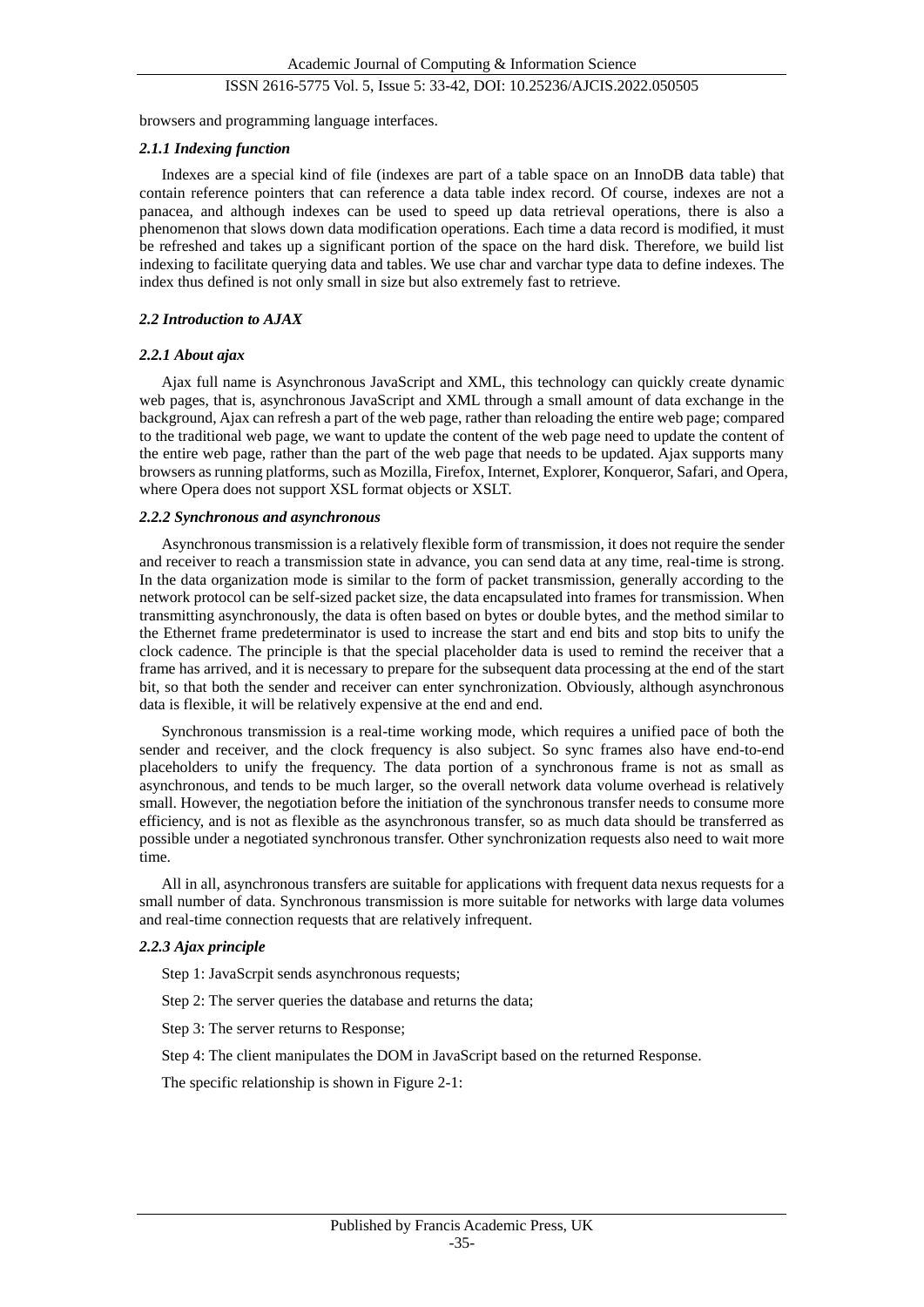

*Figure 2-1: Ajax schematic*

# *2.2.4 Ajax cons*

There are security issues that will expose the methods of the server side, and hackers can use this to attack;

The normal behavior of the browser back button may be broken;

Since Ajax does not reload when it is refreshed, the page has not changed significantly, and it is not very clear whether the data is updated or the original<sup>[2]</sup>.

## *2.2.5 Ajax advantage*

The interaction between the Web page and the server does not affect the page, does not need to be reloaded as a whole, and the seamless operation is very good to improve the user's experience;

Rational use of broadband resources, rational organization and utilization of redundant resources and idle time periods, effectively improve efficiency, save bandwidth and time and space costs;

Ajax doesn't require too many embedded extensions, but requires support for JavaScript (JS), which is basically a generic script supported by various browsers. This does not affect its applicability. The JS script is responsible for basic interaction and control, and the data is processed by the logic module and database related module of the server through XML.

# *2.3 Json introduction*

# *2.3.1 About Json*

Json, whose full name is "JavaScript Object Notation", was proposed by Douglas Crockford in 2001 and is an XML-like data format language with a simple and straightforward formal syntax. Not only is it easy for people to read and write, but it's also convenient for machines to parse and generate, which is easier than extending the markup format.

# *2.3.2 Json form*

In json format, each pair of basic paragraphs enclosed by the "{}" symbol is called a set or object. It can be empty or contain data similar to key-value pairs. Keys and values are a group, separated by a colon of ":". If there are multiple groups in the object, separate them with a comma ",". As shown in Figure 2-2:



*Figure 2-2: Collection diagram*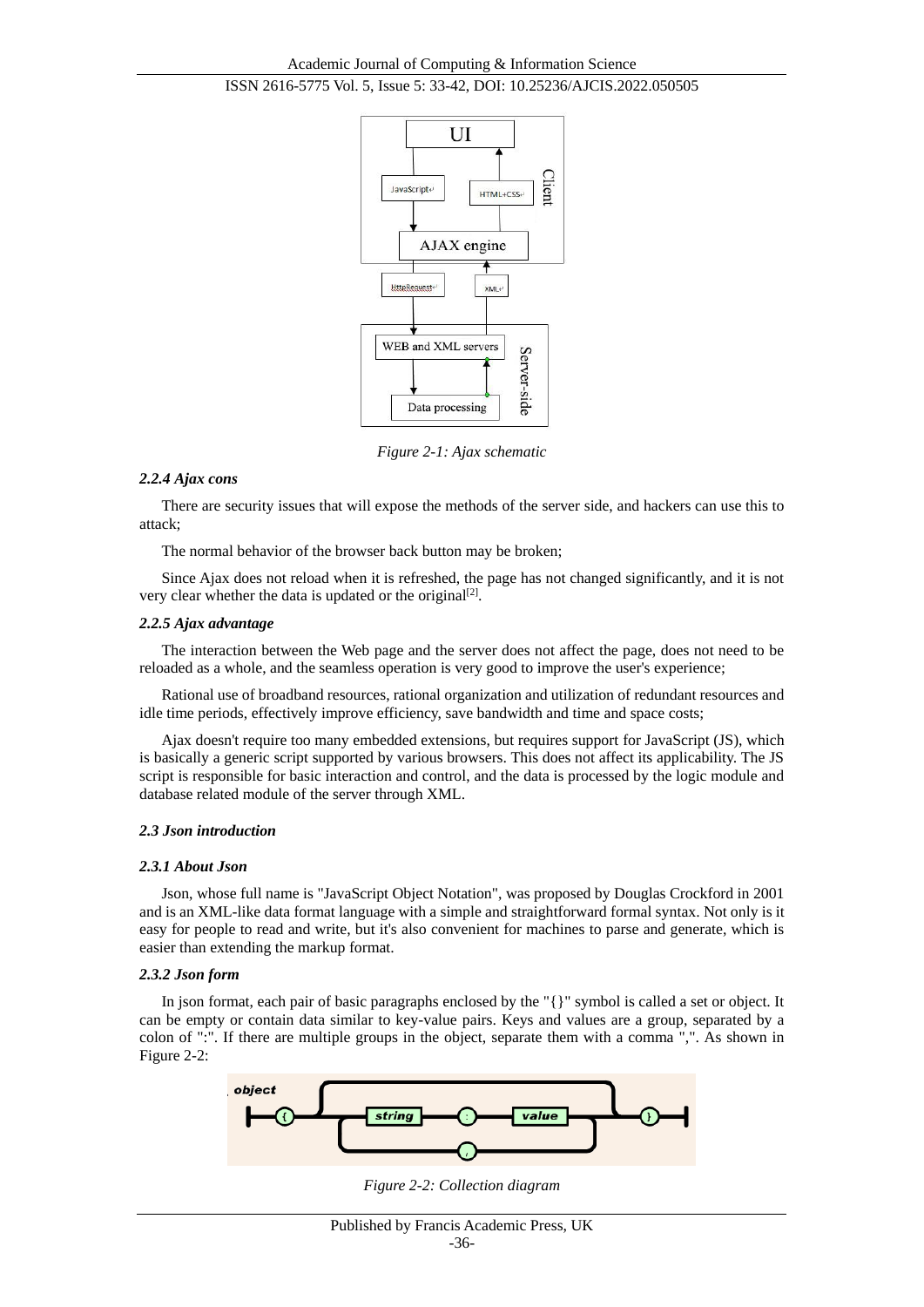Another basic paragraph is an array, which expresses the same meaning as arrays commonly found in programming languages. Array paragraphs are bounded by "[]". Where the individual element values within it are separated by commas. As shown in Figure 2-3:



*Figure 2-3: Array diagram*

The type of value can be any of the ones shown in Figures 2-4. It includes basic types such as string, number, logical true/false, etc., and can also be complex types in the object described above or arrays, and can also be empty. As shown in Figure 2-4:



*Figure 2-4: Value type graph*

In programming languages, strings are sequences of characters, and here there are no characters but strings. Support for Unicode character sets. Theoretically, there is no limit to the length of the sequence. By convention, "/" is also known as the transition character, which matches the escape symbol. As shown in Figure 2-5:



*Figure 2-5: String diagram*

On numeric representation, json supports integer, floating-point numbers, and scientific notation of counts. As shown in Figure 2-6:



*Figure 2-6: Numerical plot*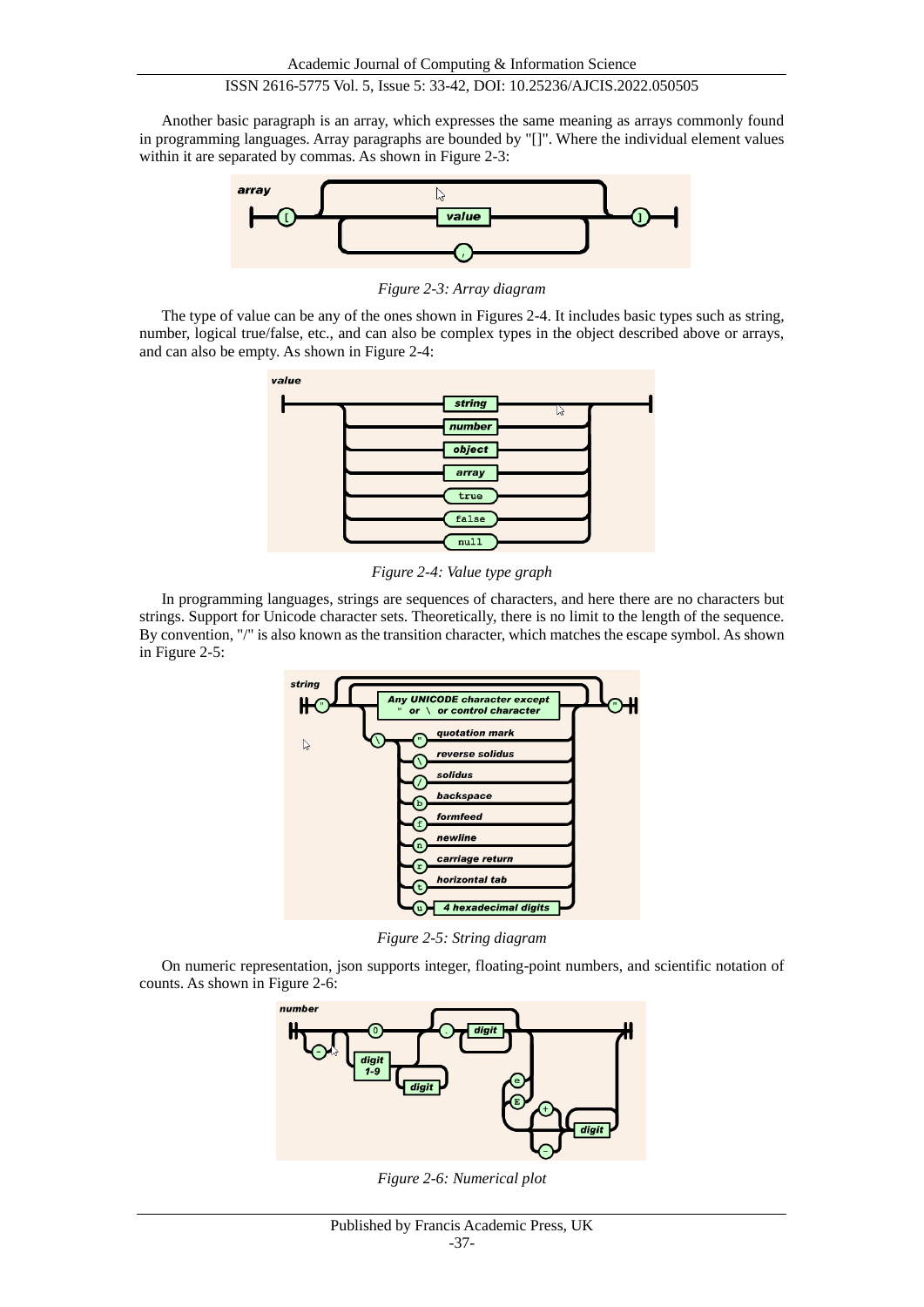# *2.4 Introduction to MVC*

# *2.4.1 About MVC*

MVC is the abbreviation for Model View Controller, model is the model, view is the view, and controller is the controller. It organizes code through interfaces that show methods that are decoupled from business logic and data. MVC is used to separate the business model from the user interface.

# *2.4.2 Advantages of MVC*

The use of MVC in the program makes the three parts of the model, view and controller independent of each other, and any one of the three changes will not affect the other two, so the coupling is reduced<sup>[3]</sup>.

In MVC mode, multiple views can share a model, separate data and business rules, and improve the reusability of code.

Separating the view layer and the business logic layer makes it easier to maintain and modify the WEB.

# *2.4.3 MVC cons*

The internal principle of MVC is very complex, it needs to be carefully considered and then applied, and it is a little difficult to fully understand MVC;

The view and model of MVC must be completely separated, otherwise it will add a lot of difficulties to the programmer debugging program, so it needs to be thoroughly tested to use the three components of MVC.

# **3. System design**

### *3.1 System Requirements Analysis*

This system is mainly developed so that people who like to keep pets can easily make pet care appointments and buy pet food without going out. Because the types of users are different, the modular development of the MVC mode is very convenient for adding or decreasing the functions of the system in the future. The front end of the system uses the Java+HTML+css+js method for page design, and when the page needs to be modified, it is modified in the Java project

The first time the user of the system logs in, the user needs to complete the registration, the user can query the required items in the search box, you can also make an appointment for pet care, add goods into the shopping cart. The administrator of the system is the administrator of the entire system, who can add or delete goods and provide online reservation services. The page of the system should be clean and generous, the content should be rich and specific, and the safety factor should be high to prevent customer information leakage. The database is the key to adding or subtracting information in the whole system, so the connection rate of each table should be high, and the naming must be standardized.

#### *3.2 System framework composition design*



*Figure 3-1: Diagram.*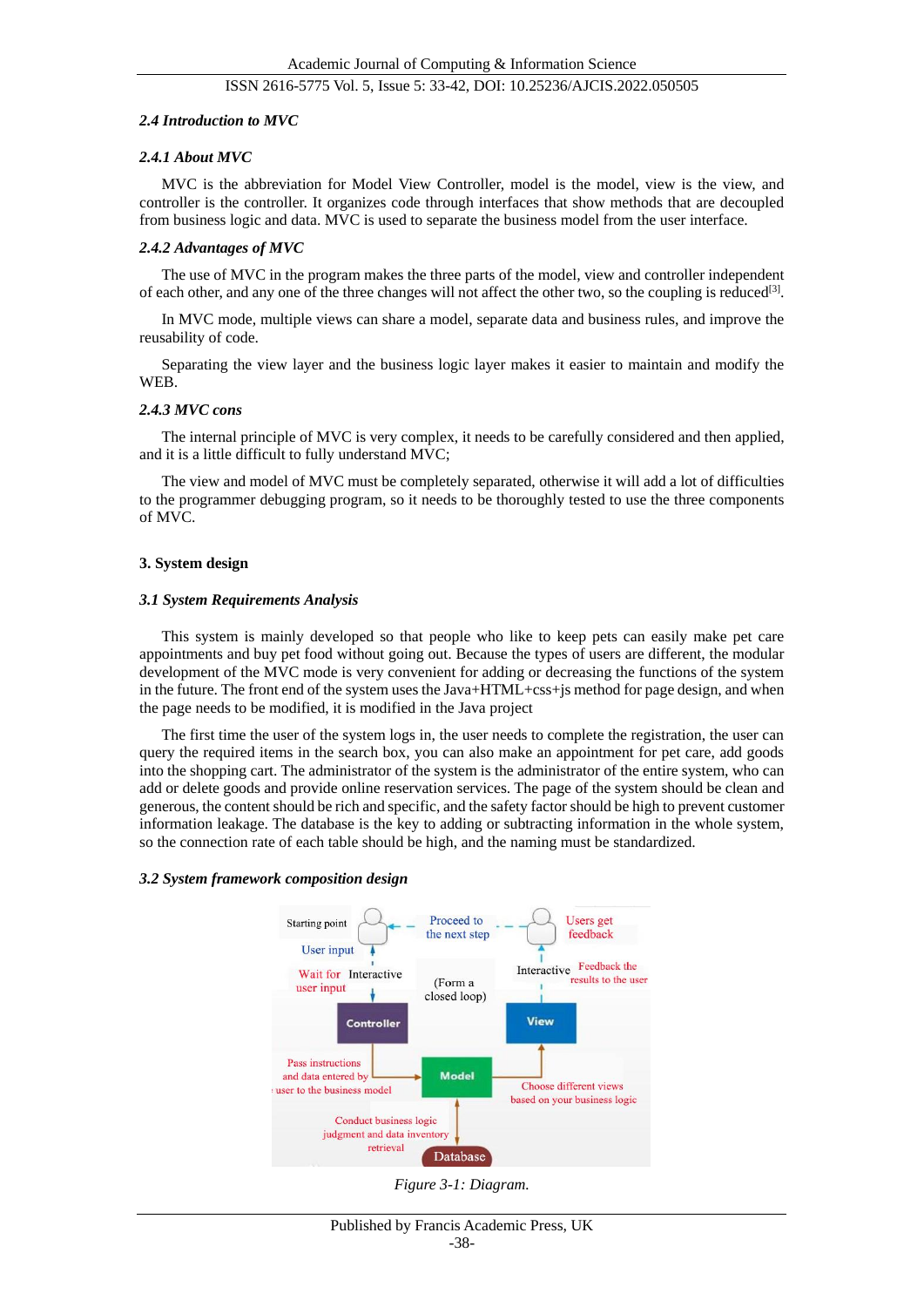The pet care management system is a background management project developed based on the B/S mode, which is designed in the MVC mode to establish contact with users through models, views, and controllers to convey data information. First, the user input command is passed to the model through the controller, and then the business logic judgment is made, the access to the data is determined, and different views are selected according to the business logic, and the result is presented to the user. The specific relationships of users, controllers, views, models, and databases in the system are shown in Figure 3-1:

# *3.3 Module Design*

# *3.3.1 Login Module*

Users log in to the pet care management system for the first time to register, can support QQ, WeChat, Weibo and Alipay login, users need to set a password. The next time you log in, you will query the user registry according to your account number and password to see if the user exists, if it exists, you can log in directly; if it does not exist, you need to register. In addition, when the user forgets the password also has the forgotten password retrieval function. Users who have successfully logged in can purchase goods or make an appointment with a pet doctor.

# *3.3.2 Verifying modules*

Each user login system needs to retrieve and analyze its login data, verify the existence of the user can log in to the system, and if the verification fails, you need to re-enter the personal information until the verification is successful.

# *3.3.3 Processing Information Module*

Login module, registration module, shopping cart module, etc. are associated with the created database, each operation needs to retrieve data to judge, if successfully pass the judgment can be carried out the next step of the activity, if not through the judgment will prompt the operation to fail or the page does not respond.

# *3.3.4 Background information management module*

Since the pet care management system not only has a pet care appointment function, but also the sale of pet-related products, a background information management module has been set up, which includes commodity statistics, adding products, categorizing statistics, adding categories, viewing orders and order details. The establishment of these modules can facilitate the management of information and improve the efficiency of work for back-office workers.

# *3.3.5 Product Addition Interface*

Regarding the sale of goods in the pet care management system, a product addition interface has been set up, which is mainly used for merchants to add product information, including product name, price, quantity, listing, removal, product pictures and descriptions of products. It can allow merchants to update the product information in a timely manner to facilitate the user's purchase.

# **4. Code implementation**

# *4.1 Login Registration Module Section Code*

```
\begin{array}{rl} \text{ $\langle$1i \text{ class}^=\text{``login\_title\_1''}\rangle$} \\ & \text{ $\langle$a \text{ href}^=\text{''''}\rangle$ password login $\langle$/\text{a}$>} \end{array}\frac{\langle /1 \mathrm{i} \rangle}{\langle \mathrm{1} \mathrm{i} \rangle}<input name="username" class="login_user" type="text" placeholder=" The username " /><br><input name="password" class="login_password" type="password" placeholder="password" /><br><input class="login_btn" type="submit" value="lo
\langle 11 \rangle<br>
\langle 11 \rangle<br>
\langle 11 \rangle<br>
\langle 11 \rangle<br>
\langle 11 \rangle<br>
\langle 11 \rangle<br>
\langle 11 \rangle<br>
\langle 11 \rangle<br>
\langle 11 \rangle<br>
\langle 11 \rangle<br>
\langle 11 \rangle<br>
\langle 11 \rangle<br>
\langle 11 \rangle<br>
\langle 11 \rangle<br>
\langle 11 \rangle<br>
\langle 11 \rangle<br>
\langle 11 \rangle<br>
\langle 11 \rangle<br>
\langle 11 \rangle<br>
\langle 11 \rangle<br>
</11><br>
</ii class="renmenber_user"><br>
<ii class="renmenber_user" </input type="checkbox" value="remer_user" id="remer_user" /><br>
</iis><br>
</iis>
\langle 1i \rangle<br>\langle 1i \text{ class} = \text{"login}, \text{bottom"}\frac{1}{2}<br>
\frac{1}{2} a href="") Forgot password \langle A \rangle<br>
\langle A \rangle href="$ {ctx} /register/getAddRegister.shtml"> Sign up for free \langle A \rangle\langle f1i \rangle
```
*Figure 4-1: Login registration code diagram*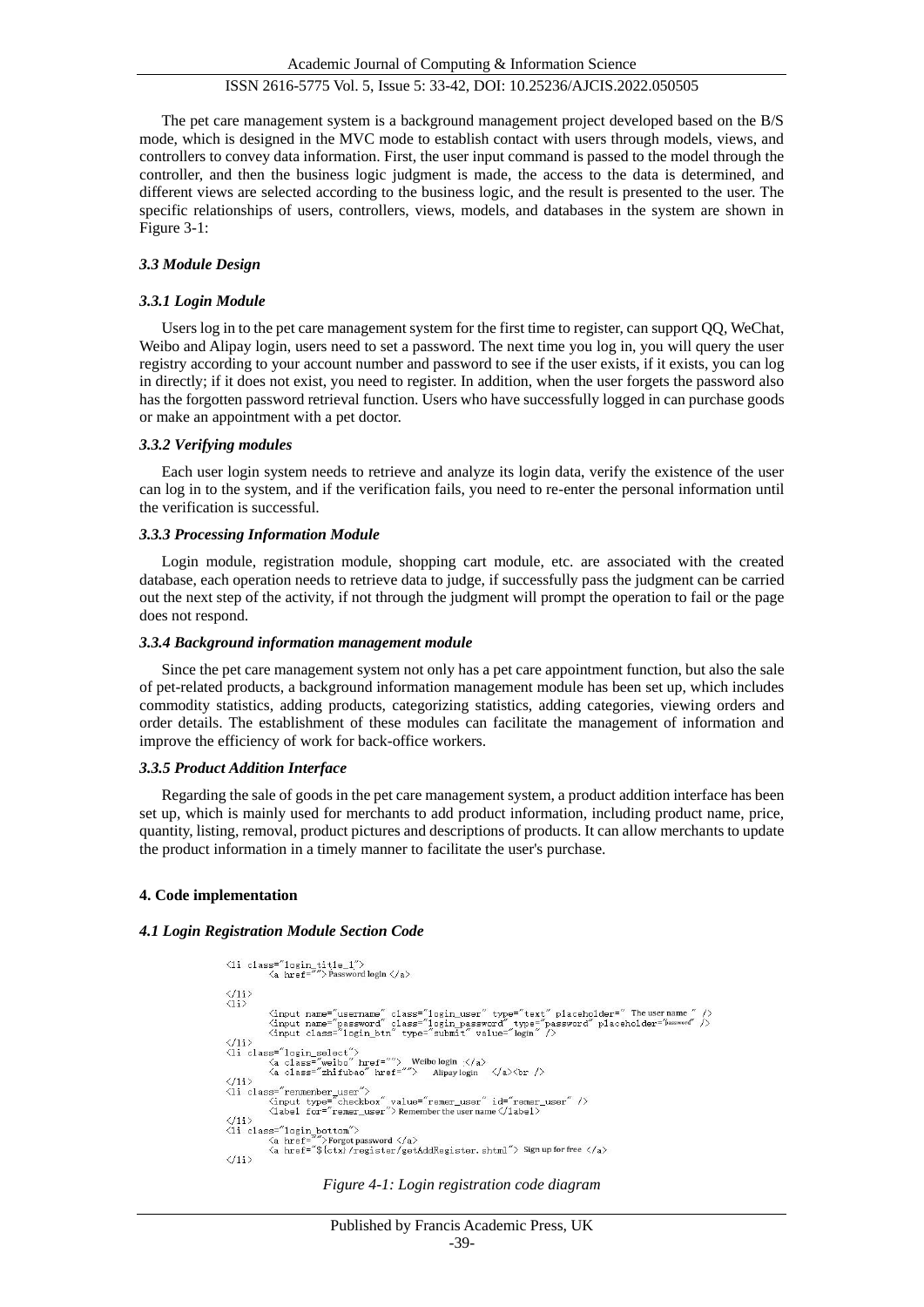Mainly including the user's registration, forgot password and password login, part of the code is shown in Figure 4-1:

Define the items in the list of  $\langle$ li $\rangle$  and registrations that define the login and registration,  $\langle$  a href=""  $\rangle$ password in the login  $\langle \rangle$  a $\rangle$  as tag's href attribute determines the destination of the connection.

#### *4.2 Background information management module part code*

The background information management module mainly includes commodity statistics, adding commodities, categorizing statistics, adding categories, viewing orders and order details, and its implementation code part is shown in Figure 4-2:

```
<span class="nav-label">Background information management</span>
<span class="fa arrow"></span>
\rightarrow1 class="nav nav-scond-level">
\langleli>
<a class="J-menuItem" href="${pageContext.request.contextPath}/product/findPageBeanList.action">Commodity statistics</a>
\langle/li>
\langleli>
<a class="J-menuItem" href="${pageContext.request.contextPath}/product/getAddPage.action">Add products</a>
\langle/li>
\langleli>
<a class="J-menuItem" href="${paqeContext.request.contextPath}/category/findPaqeBeanList.action">Categorical statistics</a>
\langle/li>
\langle11>
<a class="J-menuItem" href="${paqeContext.request.contextPath}/category/qetAddPaqe.action">Add a taxonomy</a>
\langle/li>
\langleli>
<a class="J-menuItem" href="${pageContext.request.contextPath}/oroderBack/findPageBeanList.action">View orders</a>
\langle/li>
\langleli>
<a class="J-menuItem" href="${paqeContext.request.contextPath}/oroderBack/findOrderItem.action">Order details</a>
\langle/li>
```
#### *Figure 4-2: Code diagram related to background management*

Gets the root directory of the current types of information that needs to be managed, and obtains it by using the statement  ${\nvert \}$  {pageContext.request.contextPath}.

#### *4.3 Add module part code to the product*

The product addition module mainly includes product name, price, quantity, listing, removal, product picture and product description, some of which are shown in Figure 4-3 and Figure 4-4:

```
<div class="input-group input-group-sm">
                             way must see in put-group-addon" id="sizing-addon3"> classify </span><br>
<select class="form-control" id="FarentCategory" onchange="selectCategory(th<br>
<organ class="form-control" id="FarentCategory" onchange="selectCategory(
                              \langle/select>
                              <select class="form-control" id="Category" name="category_id">
                                        <option value=""> Please select </option>
                             \langle/select\rangle\langle/div>
<div class="form-group">
      \langle1abel>Product name \langle/1abel>
     \tax>\tax\timput type="text" id="name" name="name" class="form-control" placeholder="Product name"><br>\span_id="nameInfo" > \/span>
\langle/div\rangle<div class="form-group")
     . viass . form a giour .<br>
<label>subheading </label><br>
<input type="text" name="subtitle" class="form-control" placeholder="subheading">
\langle/div>
<div class="form-group"
      <label >price </label>
      <input type="text" name="price" class="form-control" placeholder="Please enter a price">
\langle/div>
<div class="form-group
      <label >quantity</label>
     <input type="text" name="stock" class="form-control" placeholder="Please enter the quantity">
\langle /div \rangle<div class="form-group">
```
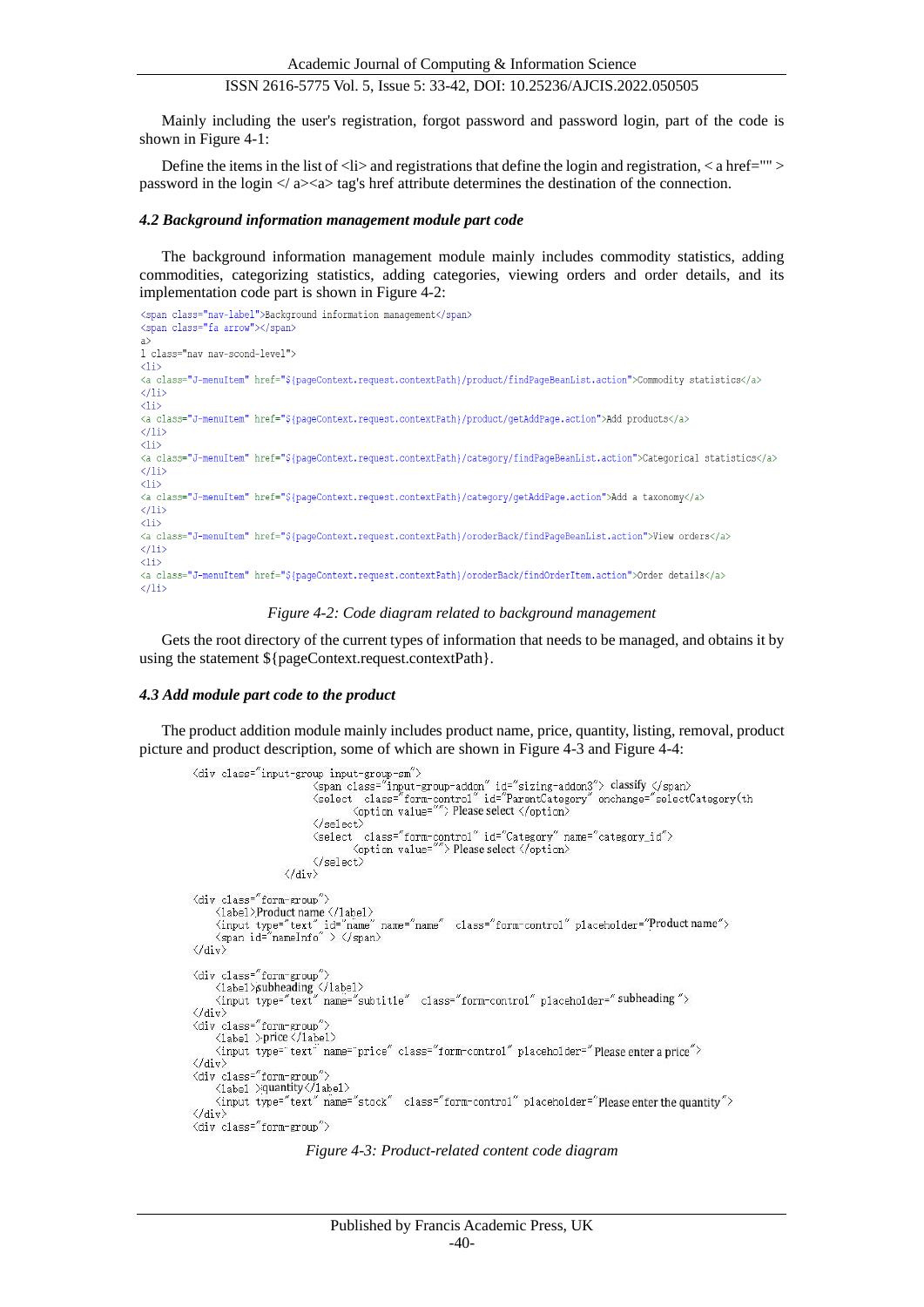```
<div class="form-group"><br><label > state </label>
                                                                                                         <select name="status" class="form-control"><br/><option value="">state</option></option></option value="1">shelves</option></option></option value="2">take it down</option>
                                                                                                 \langle /select \rangle\langle / \text{div} \rangle\langle /div \rangle<div class="form-group"><br><label>creation time</label>
           <iaber>creation time </reater><br><input_type="text"_name="createTime"_class="form-control"_placeholder="<mark>creation time</mark>">
 \ell div
 \\uiv><br>\div class="form-group"><br>\label>update time\/label>
</tabel/update.une</tabel/<br>dime" class="form-control" placeholder="update time"><br></div>
   <div class="form-group">
                                                                           \label{lem:main} $$\langle \hat \rangle \mathrel{X}_\text{def} \leq \frac{1}{\pi} \frac{1}{\pi} \frac{1}{\pi} \frac{1}{\pi} \frac{1}{\pi} \frac{1}{\pi} \frac{1}{\pi} \frac{1}{\pi} \frac{1}{\pi} \frac{1}{\pi} \frac{1}{\pi} \frac{1}{\pi} \frac{1}{\pi} \frac{1}{\pi} \frac{1}{\pi} \frac{1}{\pi} \frac{1}{\pi} \frac{1}{\pi} \frac{1}{\pi} \frac{1}{\pi} \frac{1}{\pi} \frac{1}{\pi} \frac{1}{\pi} \frac{1}{\pi}xinput type="hidden" id="manfilmage" ramse-"manfilmage" /<br>
</div><br>
</div class="form-group"><br>
</div class="form-group"><br>
</div class="form-group"><br>
</div class="form-group"><br>
</div id="j_ivascript:void(0)" class="picFileUp
                                                         <textarea style="width:900px;height:300px;visibility:hidden;" name="detail"></textarea>
                                                         \langle /div \rangle\label{eq:10} H_0(\mathbb{Q}) = \mathbb{Q}(\mathbb{Q}) \qquad \mathbb{Q}(\mathbb{Q}) = \mathbb{Q}(\mathbb{Q}) \qquad \text{and} \qquad H_0(\mathbb{Q}) = \mathbb{Q}(\mathbb{Q}) \qquad \text{and} \qquad \mathbb{Q}(\mathbb{Q}) = \mathbb{Q}(\mathbb{Q}) \qquad \text{and} \qquad \mathbb{Q}(\mathbb{Q}) = \mathbb{Q}(\mathbb{Q}) \qquad \text{and} \qquad \mathbb{Q}(\mathbb{Q}) = \mathbb{Q}(\mathbb{Q}) \qquad \text{and} \qquad \mathbb{Q}(\mathbb{
```
*Figure 4-4: Product status code diagram*

<label> labels have no special effects to show to the user, but clicking on the text in them, the labelrelated form controls will make the browser automatically divert attention. For example, the <label > number in the statement </label>.

### *4.4 Partial refresh code*

Figure 4-5 is about the partial refresh function implementation code of ajax in the page:

```
$(function()s. a iax (f
                            url: "$ {pageContext.request.contextPath} / category/parenCategoryList.action",
                            dataType:"json",<br>success:function (data, textStatus, ajax) {
                                          var html = "<option> Please select </option><br>for (var i = 0; i < data.length; i++) {
                                                        html += "<option value='"+data[i].id+"'>" + data[i].name + "</option>";
                                          $("#ParentCategory").html(html);
                            \overline{\mathcal{X}}\}):
):
function selectCategory (0bj) {<br>var parent_id = $(0bj).val();<br>$("#Category option:gt(0)").remove();
              3.ajax({
                            url:"${pageContext.request.contextPath}/category/categoryList.action",<br>dataTypr:"json",|<br>data:"parent_id="+parent_id,
                            data.parent_1u- +parent_1u,<br>success:function (data,textStatus,ajax) {<br>war html = "(option) Please select \langle/option)";<br>for (var i =0; i < data.length; i++) {<br>html += "(option value=""+data[i].id+"')" + data[i].name + "</o
                                          \frac{2}{3}("#Category").html(\text{html});
                            \overline{\phantom{a}});
\overline{1}
```
### *Figure 4-5: partially refreshes the code map*

url:"\${pageContext.request.contextPath}/category/parenCategoryList.action", the requested address is sent via url; dataType: json", the returned data type is "json"; success:function (data, textStatus, ajax) Defines the data to be processed after the request is successfully sent according to the dataType parameter.